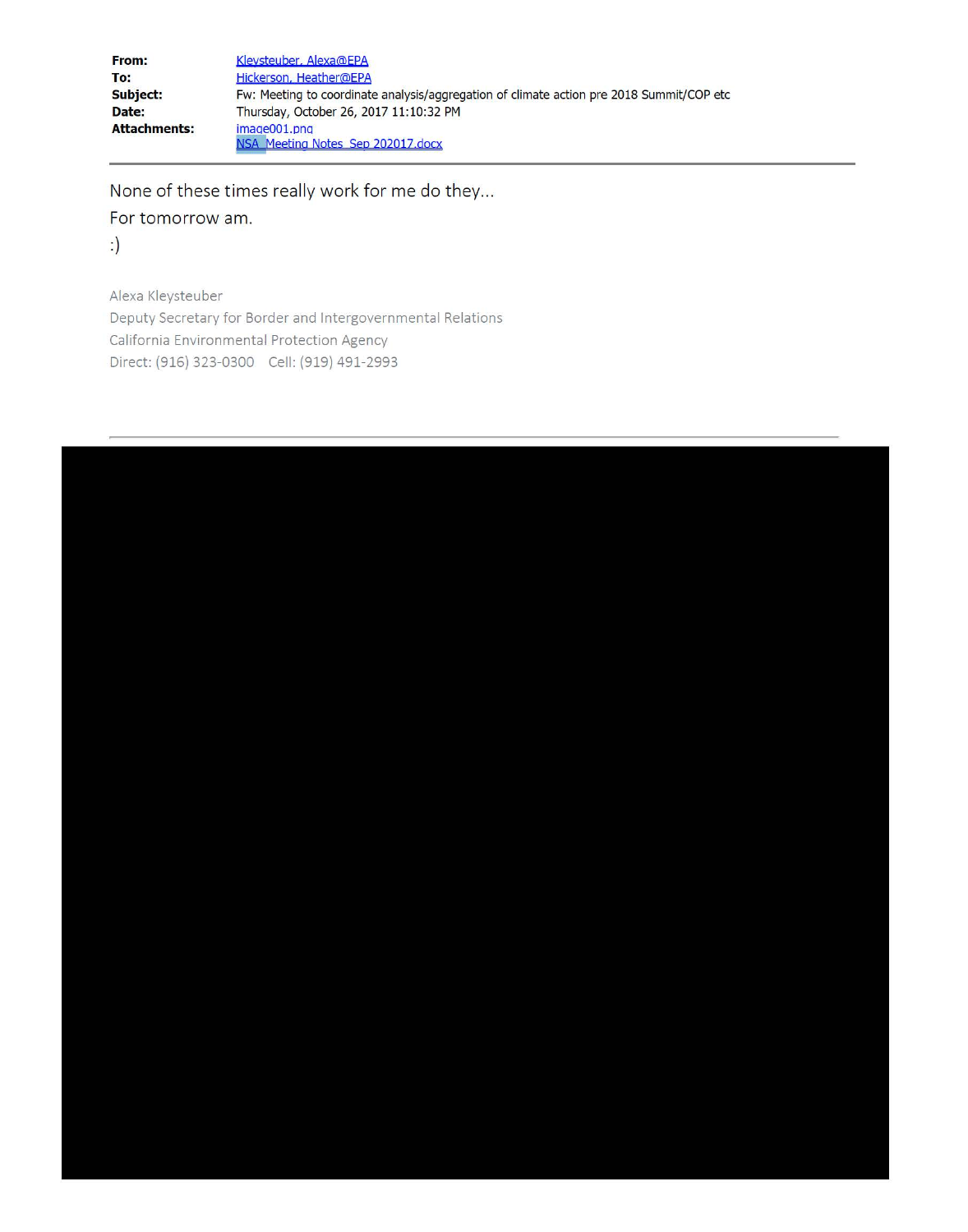## **Notes from Non-state and Subnational Action meeting in NYC**  *Informal meeting to coordinate analysis/aggregation of climate action pre-2018 Summit/COP*  September 20, 2017, UN Foundation, NYC

**Attendees**: Bloomberg Philanthropies (Dan Firger), CalEPA (Alexa Kleysteuber), CDP (Pedro Faria and Kate), CIFF (Constant Alarcon), Covenant of Mayors ( XX), CWF (Jason Anderson and Surabi Menon), Gov. Brown's office (Aimee Barnes), Mission 2020 (Andrew Higham), NCE (Helen Mountford), NCI (Niklas Hohne), Oxford University (Thomas Hale, TCG (JC Seghers), UNF (XX), UNFCCC (James Grabert and Ian Ponce), WRI (Paula Caballero and Pankaj Bhatia), Yale (Angel Hsu)

**Objective**: Align our various strands of aggregation and analytical work that is either proposed or underway and which would be in service of the 2018 Global Climate Action Summit and the COP and Facilitative dialogue in 2018 to maximize impact of those moments.

**Next Steps**: Organize a working call on this topic on a monthly basis with two in-person meetings – in Bonn in November and then in Washington in Q1 2018

**Purpose** -- Share different work streams we are working on so we can be coordinated on reports being planned, meetings taking place, work in progress, gaps we identify, communication plans being developed for the near-term and longer-term.

**Main highlights** from discussion:

- Aggregation is not enough where are tipping points and common narrative coherent story —need a common process
- If US analysis is done, can there be one report it needs to have a broad narrative that include benefits to make it more useful. We should also have some focus on transformational examples, what others could do to inspire action.
- Any report to be produced needs to be started soon to be on time to deliver at the CA Summit in September
- Need to focus on implementation progress and not just new commitments. Tracking progress is important
- Need funders to collaborate and coordinate; best to have one integrated process
- Can this group be governed collectively through common work streams proposed and coordinated funding to support the work?
- Need to ensure communication is well integrated with any reports or methodologies presented
- How can we collectively maximize our impact and messaging at the two upcoming events and in the longer term?

**Ongoing Work**—Needs to be refined based on input from participants.

*Bloomberg:* Funder of many initiatives – Global Covenant of Mayors, America's Pledge, focused on US as a case study on how to do the work and communicate political and narrative element; interested in global piece as well.

*Cal EPA:* Engaged with America's Pledge, and how it could be replicated to rest of the world.

*CDP:* Are a natural lead for data streams — interested in collaboration in a coordinated way and a common measurement standard

*CIFF:* Have been supporting C-40 work